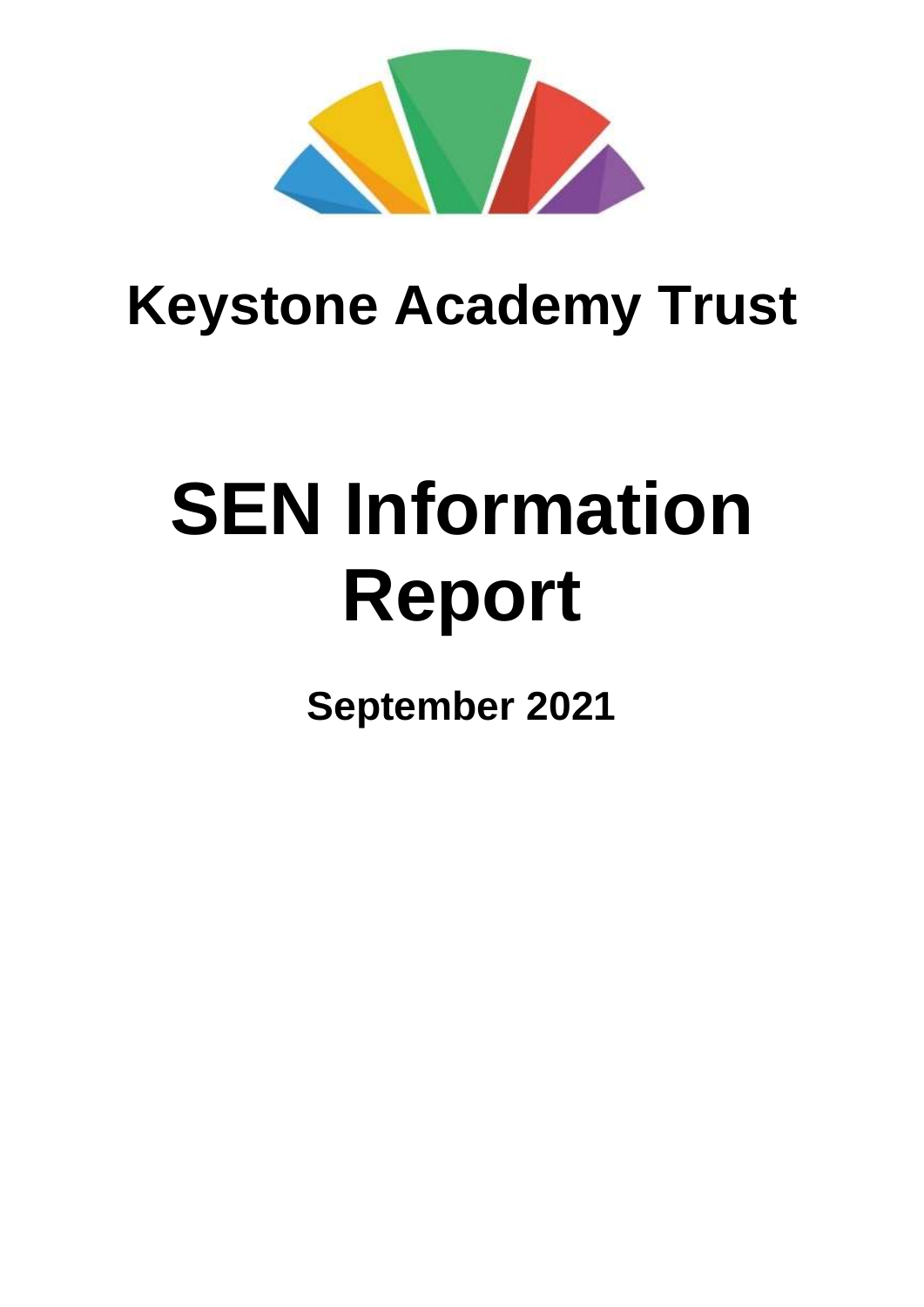#### **Contents:**

- 1. What is an SEN Information Report?
- 2. What is a 'Special Educational Need' (SEN)?
- 3. What is a disability?
- 4. Who do I speak to if I think my child has special educational needs and/or a disability or if they already have been identified as having SEND?
- 5. What is a SENCo?
- 6. Who is the SENCo at the school and how can they help?
- 7. How will you know if my child has a special educational need and/or disability?
- 8. What is a SEND Register?
- 9. How do I get a 'diagnosis' for my child?
- 10. How will the school help my child to access the curriculum if they have special educational needs and/or a disability?
- 11. What equipment and resources does the school have to help my child?
- 12. What enhanced adult support is available?
- 13. How will you make sure that my child can take part in all school activities?
- 14. Is the school accessible if my child has a disability?
- 15. What training and expertise does your school have?
- 16. Do you use any expertise from outside the school?
- 17. How can my family and I get support?
- 18. What is the Local Authority's Local Offer?
- 19. How will you involve me and my child in making decisions?
- 20. How will you assess and review the progress that my child is making?
- 21. What is an EHCP (Education, Health and Care Plan)?
- 22. How can I get an Education, Health and Care Plan for my child and how long does it take?
- 23. How will you support my child when they move from one phase of education to another? E.g. Nursery to school, primary school to secondary school
- 24. What are the arrangements if my child has special educational needs and/or a disability and they are also a 'Looked After' child?
- 25. What policies does the school have which are related to special educational needs and disabilities and where do I find them?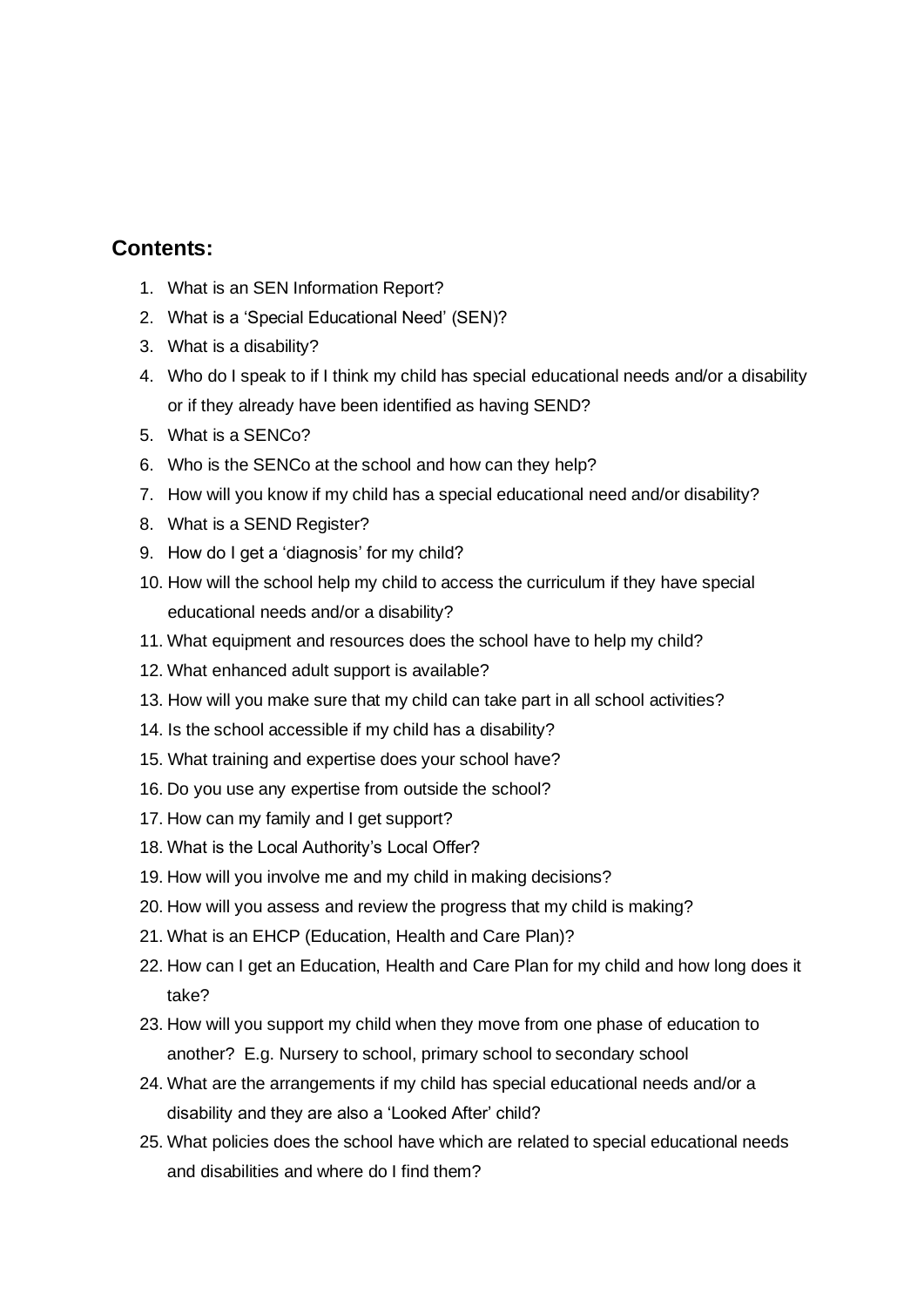- 26. How do I make a complaint if I am not happy?
- 27. What does all the jargon mean?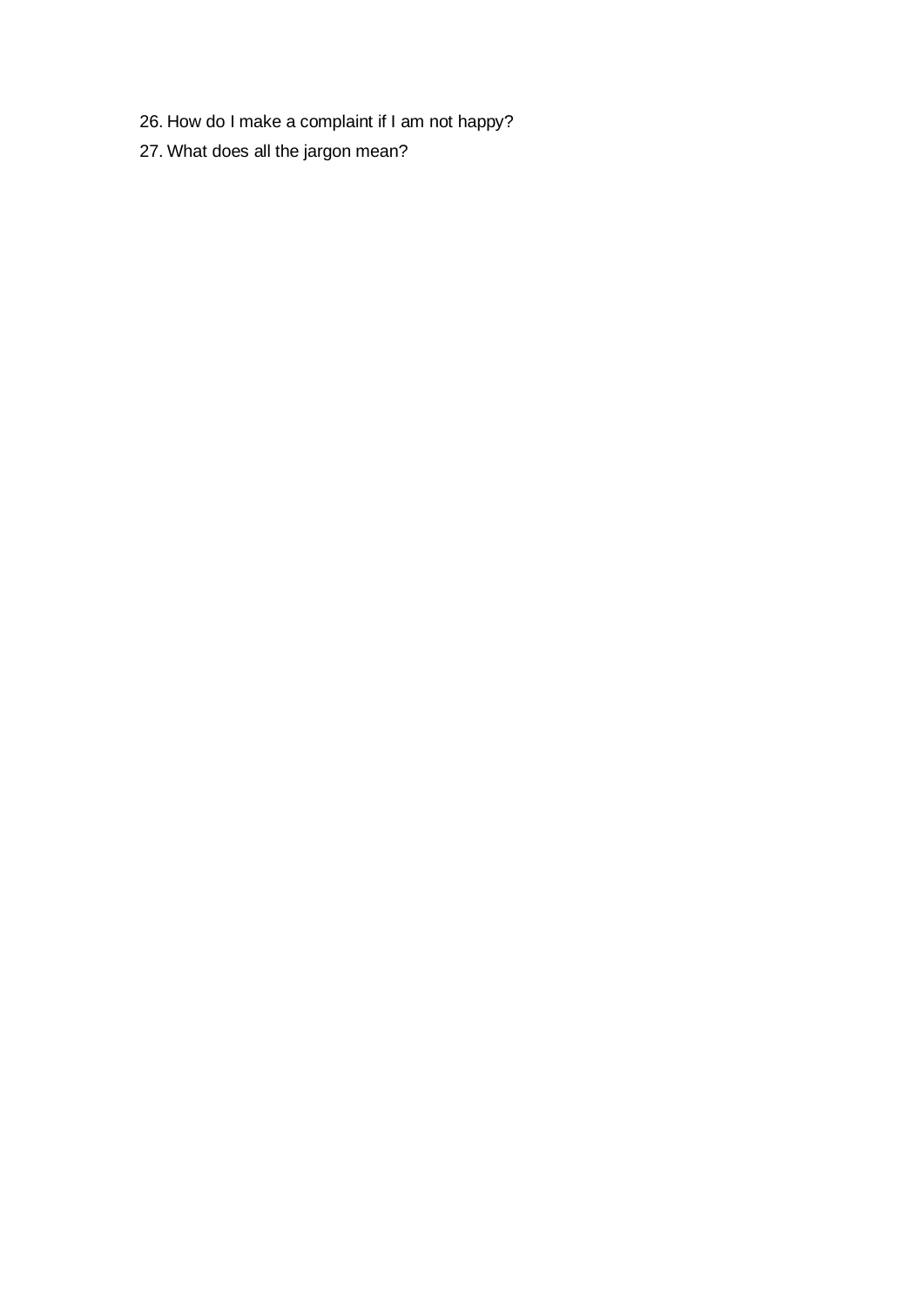#### **1. What is an SEN Information Report?**

A Special Educational Needs (SEN) Information Report should help children, young people and their families understand the support and provision available to children and young people with special educational needs and/or disability (SEND) in a school.

The Children and Families Act 2014 sets out in law that all children, young people and their families can access the right support and provision to meet their needs. The SEN Information Report should therefore help families to make good choices about what provision and support is best for their child. Throughout the duration of a school placement, the SEN Information Report should continue to be a source of information about how the setting implements its SEND Policy.

Our Keystone Academy Trust SEN Information Report should answer all the questions that you may have about how we meet the needs of our pupils with special educational needs and/or disabilities. As a Trust, we have the same high aspirations for all our pupils, and so our policies and procedures are the same across each school. However, each school within our Trust has its own distinct personality, and so each school's SEN Information Report will be slightly different.

#### **2. What is a 'Special Educational Need' (SEN)?**

A Special Educational Need (SEN) is a difficulty or barrier that affects a child's ability to learn and to access the curriculum.

According to the SEND Code of Practice 2015:

'A pupil has SEN where their learning difficulty or disability calls for special educational provision, namely provision different from or additional to that normally available to pupils of the same age.'

#### **3. What is a disability?**

A disability is a long-term health condition which causes a difficulty or barrier to learn or to access the curriculum.

The Equality Act 2010 defines disability as when a person has a 'physical or mental impairment which has a substantial and long term adverse effect on that person's ability to carry out normal day to day activities.'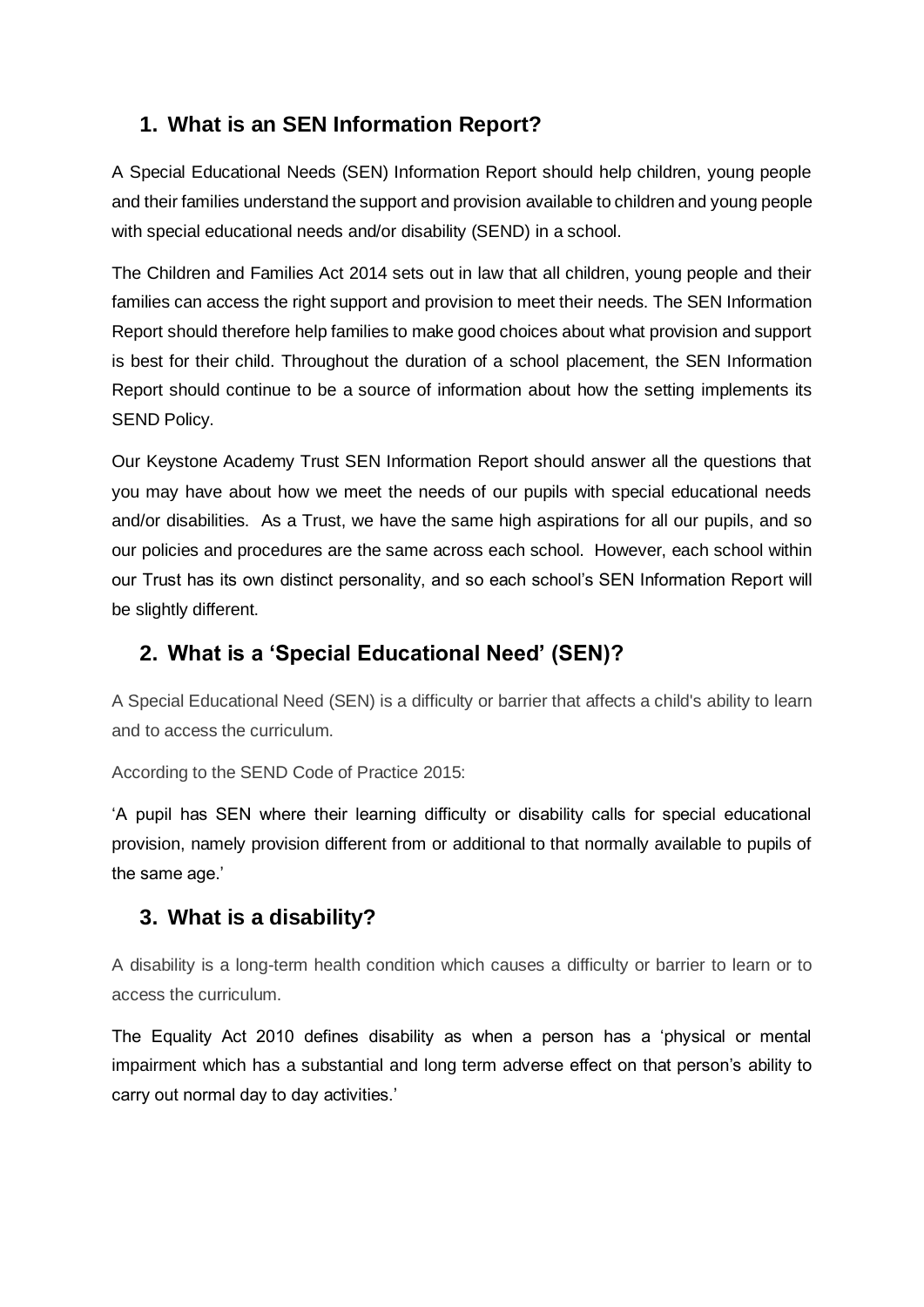## **4. Who do I speak to if I think my child has special educational needs and/or a disability or if they already have been identified as having SEND?**

If you have any general concerns about your child, you should always speak with your child's class teacher in the first instance, as they will probably be able to give you the information that you need. If you have some more specific questions relating to Special Educational Needs (SEN) which the teacher is unable to answer, then you will need to speak with the Special Educational Needs Co-ordinator (SENCo). Class teachers and staff will also speak with the SENCo if they have any concerns about your child.

#### **5. What is a SENCo?**

The SENCo is responsible for anything relating to 'Special Educational Needs and Disabilities' (SEND) within the school. They make sure that any special educational needs are identified and that the right support is put in place to help our pupils. Other duties include:

- Supporting staff
- Supporting parents/carers
- Making referrals to Outside Agencies
- Linking with Outside Agencies, gathering advice and making sure that it is put in place
- Providing the correct help and equipment for pupils
- Linking with other schools to support transitions
- Linking with the SEND Team at the Local Authority

## **6. Who is the SENCo at the school and how can they help?**

The SENCo/Inclusion Leader at our school is Mrs Ford. You can either telephone or email the school to make an appointment using the school's main phone number and email address should you wish to speak with her about your child.

Mrs Ford will be able to offer advice about how to identify if your child has any special educational needs and what support they might need. She can make direct referrals to many Outside Agencies and lead multi-agency meetings to make sure that your child's needs are met in school. She can also provide advice about any family needs and suggest who can help.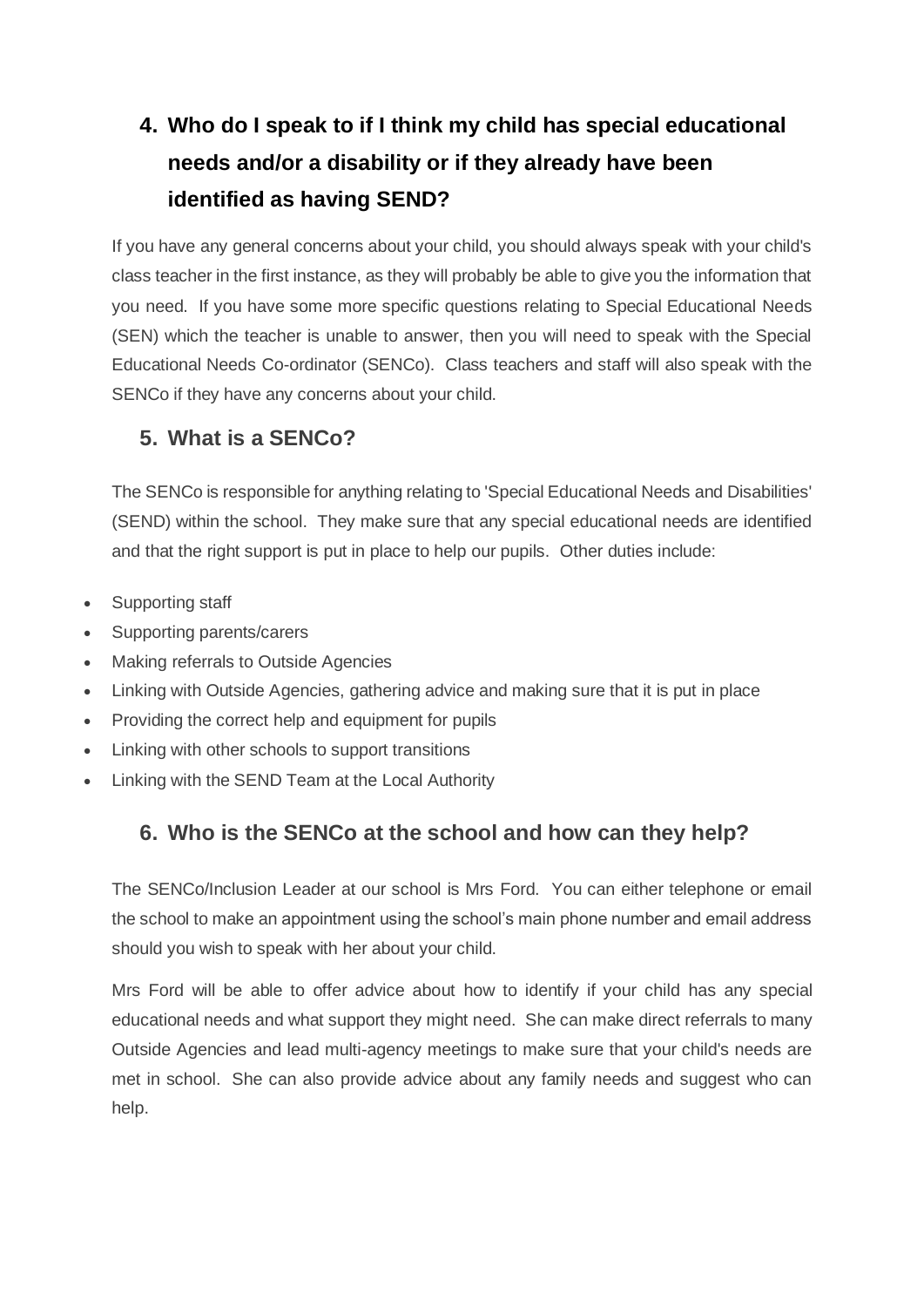## **7. How will you know if my child has a special educational need and/or disability?**

The SENCo in agreement with the Head Teacher and class teacher, will make the decision that a child has SEN and needs extra support to help them to learn. This is not a medical diagnosis, only a recognition that the child is finding it harder to learn than other children of the same age, despite extra support. The child will be placed on our 'Special Educational Needs and Disability (SEND) Register' in discussion with parents/carers so that we can outline the support that they need. You can read our school's SEND policy for more information, which can be found on our school's website.

#### **8. What is a SEND Register?**

This is a list of all the pupils in the school and class who have special educational needs (SEN) and/or a disability. This makes it easier for the SENCo and staff to monitor those pupils who need extra help.

If your child is placed on the SEND Register, then they will start to receive extra help. This will be set out on a Pupil Profile so that you can see what help your child is receiving and how often.

Some pupils with significant needs will always be on the SEND Register because they will always need help. Other pupils may only need help for a short amount of time and if they no longer need any help, then they will be removed from the SEND Register in discussion with parents/carers.

#### **9. How do I get a 'diagnosis' for my child?**

Pupils do not receive a 'diagnosis' of special educational needs. Pupils only receive a diagnosis if they have a specific difficulty. A specific difficulty is something that can be identified by an expert/medical practitioner, to be a particular barrier to learning, such as Dyslexia, a social communication need, ADHD or a medical need. (This is not an exhaustive list)

If you are concerned that your child has a specific difficulty such as ADHD or Autism, the SENCo can make a direct referral to the Community Paediatrician based at the school's local hospital. If the referral is accepted, you will receive an appointment with a paediatrician, who will give you further information and an assessment may begin.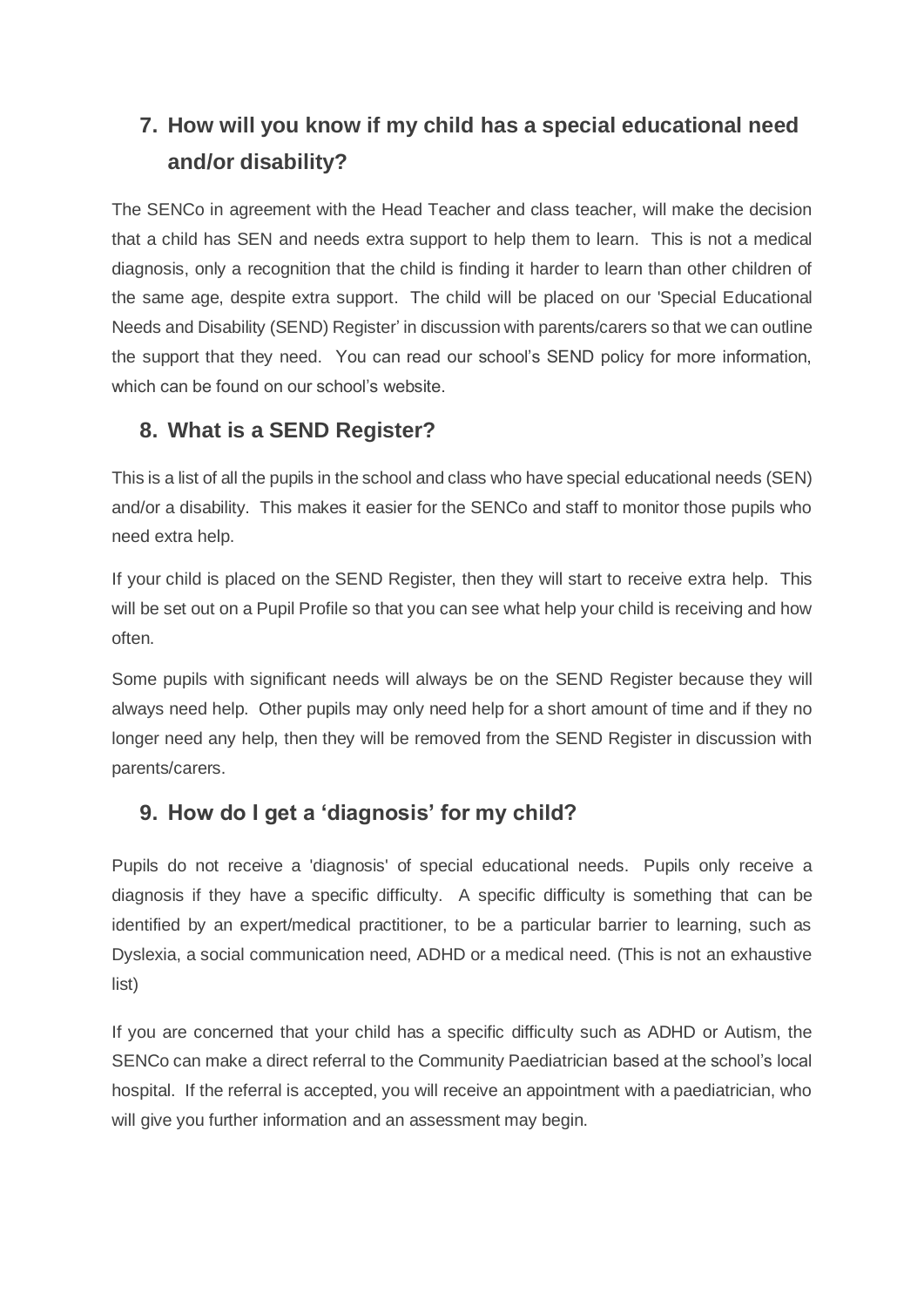If you are concerned that your child has a learning difficulty such as Dyslexia, the SENCo can make a referral to a Specialist Teacher. Our school buys in the services of a Specialist Teacher from the Local Authority. She can identify if a pupil has difficulties consistent with Dyslexia and provide advice about how best to support their needs.

If you are concerned that your child has a speech and language difficulty, the SENCo can make a referral to the 'Speech and Language Therapy Service' (SALT). A therapist may then assess and identify if your child has a specific speech and/or language difficulty and provide advice about how best to support their needs.

Referral time can vary depending upon the agency involved. Referrals to the NHS (Community Paediatrics and Speech and Language Therapy Service) take considerably longer; on average it can take between three to four months to receive an appointment. Not all pupils will receive a diagnosis and/or decision. Where diagnoses are made, this can take a considerable time depending upon the individual. In many cases, a diagnosis follows several appointments, which could take more than a year.

We do not wait until a diagnosis has been made to put support in place, since this can be a very long process. If it is very clear that your child has a difficulty and is struggling to learn, we will do everything that we can to help them.

If a diagnosis is made, we will ask advice from the relevant Outside Agencies about how best to help your child. This advice will be identified on your child's Pupil Profile and shared with you and/or discussed at a meeting. We will put this advice in place straight away or once the relevant resources/equipment have been purchased.

## **10. How will the school help my child to access the curriculum if they have special educational needs and/or a disability?**

It doesn't matter at what point we or someone else has identified that your child has special educational needs and/or a disability, we will put extra support in place to help your child at our school as quickly as possible.

Each child's needs are unique and so each child will receive different support, depending upon their specific needs, to make sure that they can access every lesson. The Special Educational Needs Co-ordinator (SENCo) and class teacher will decide which strategies and resources are appropriate to support your child's needs. Where Outside Agencies are involved, they will provide advice about how best to support your child's needs. Special Educational Needs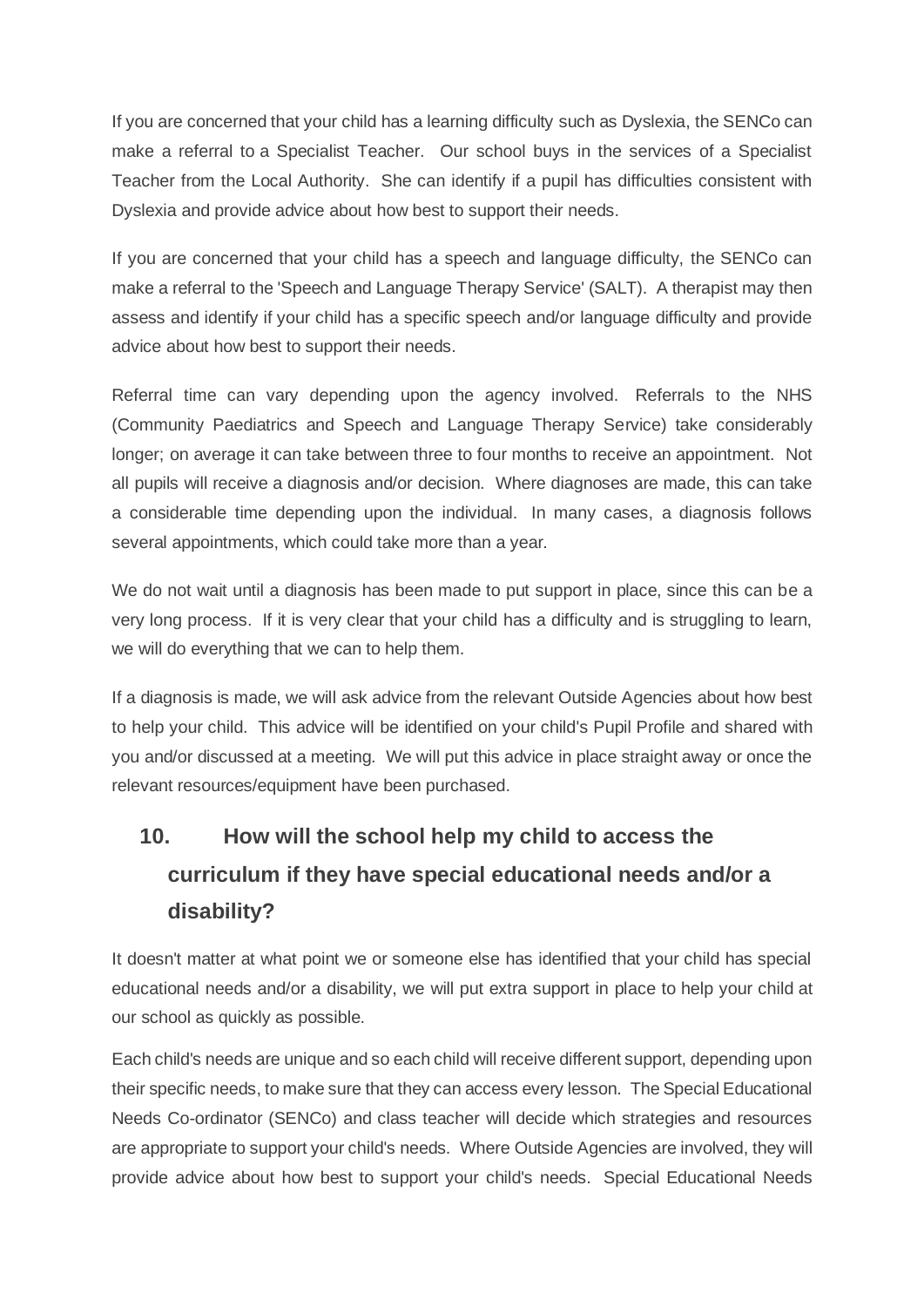(SEN) are divided into four areas. Below are some examples of what our school can provide to make sure that each child accesses learning:

#### **Cognition and Learning (Learning Need)**

- Different approaches to learning, e.g. visual, hands-on
- Different work expectations, matched to the child's ability
- Different/extra resources, e.g. word cards, number squares
- Special Literacy or Numeracy programmes, e.g. Sound Linkage, Precision Teaching, Toe by Toe, Power of 2.
- Extra adult support, group work, individual support

#### **Communication and Interaction (Speech and Language)**

- Resources provided by the Speech and Language Therapy Service First Call, Colourful **Semantics**
- Communication and language games
- Social skills games
- Specific Speech and Language programmes provided by the Speech and Language Therapy **Service**
- Use of Makaton an early sign language tool
- Advice and guidance from Social Communication Outreach Team

#### **Social, Emotional and Mental Health**

- Risk assessments where necessary
- Pastoral Support Programme
- Use of Jigsaw PSHE activities
- 1:1 or small group work with a BOSS worker
- Access to Healthy Minds Team
- Family Liaison Lead and Pastoral Assistants available for pastoral support
- Drawing and Talking Therapy
- Lego Therapy

You can read our Anti-bullying policy, Behaviour policy and Equality policy for issues relating directly to bullying, behaviour and stereo-typing which can be found on our school's website.

#### **Medical, Physical and Sensory Needs**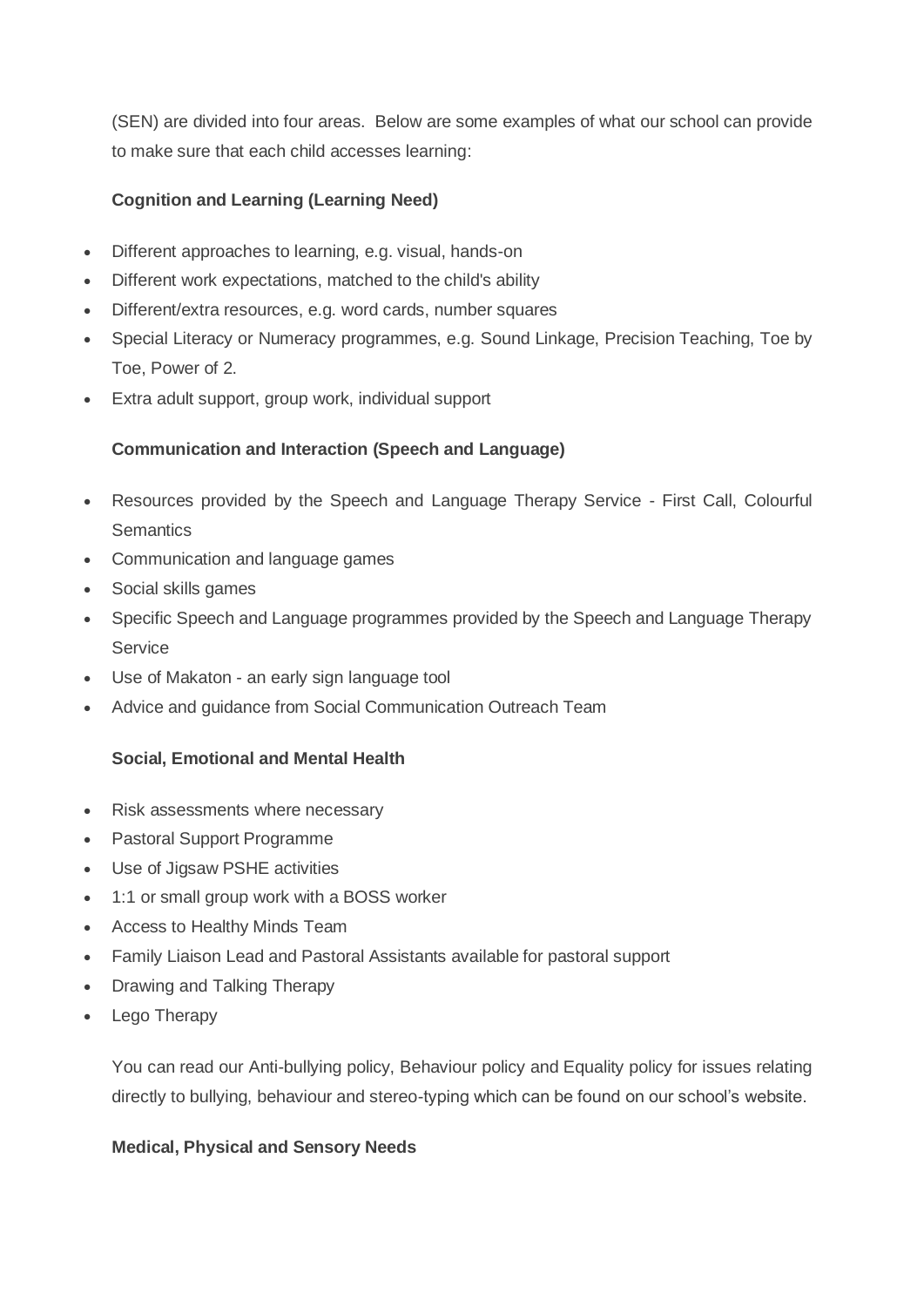- Specialist equipment such as seating, writing slopes, pencil grips and fiddle toys
- Sensory circuits
- Specialist training from outside agencies, such as specialist nurse for pupils with disabilities and teachers of the hearing and/or visually impaired as required.

Our Keystone Academy Trust Provision Map also shows all the adaptations that we make to ensure that all pupils, including those with SEND, can engage in learning.

## 11. **What equipment and resources does the school have to help my child?**

Over the years we have supported many pupils with significant difficulties and so we have lots of equipment and resources already in school. Below are some examples.

- Additional Needs group for 15 hours per week
- Disabled toilet and electronic changing table
- **Shower facilities**
- Sensory circuits
- Seating cushions, wedges and specialist seating
- Writing slopes
- Coloured overlays
- Pencil grips and specialist writing pens
- Calmers (squeezy/stress balls etc.)
- Sand timers
- Dark den
- Sensory lighting

#### 12. **What enhanced adult support is available?**

If the SENCo and Head Teacher feel that they have put lots of extra support in place and it is not helping your child to make progress, we may consider giving your child extra group or individual support. The amount of support that they receive would be different for every child depending on their specific needs and how much progress they have made. Normally a child would have lots of Outside Agency support before we would decide to provide extra adult support. We would discuss any extra adult support with you at review meetings so that we can ask for advice from the professionals involved.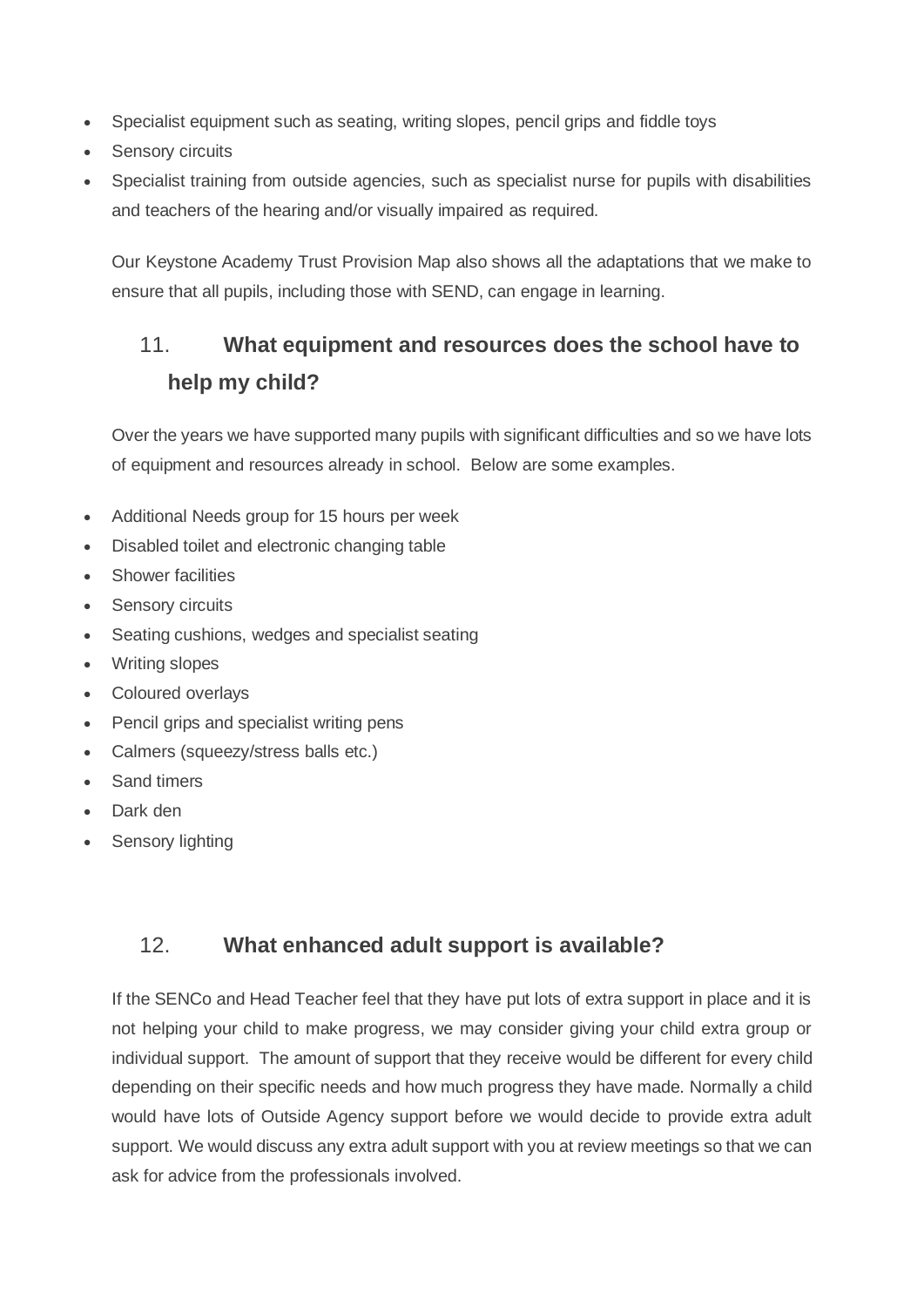## **13. How will you make sure that my child can take part in all school activities?**

We make the following adaptations and reasonable adjustments to ensure that all pupils' needs are met, through:

- Adapting our curriculum to ensure that all pupils are able to access it, for example; grouping, individual support, practical approaches, lesson content etc.
- Adapting our resources and staffing
- Use of equipment such as; laptops, i-pads, visual aids, social stories, coloured overlays, larger font etc.
- Adapting our teaching, for example; giving longer processing times, pre-teaching of vocabulary, post teaching for understanding etc.

Staff always work hard to plan lessons and activities that all children can take part in, to achieve their potential. Any strategies and professional advice identified on the child's personalised plan, whether medical, behavioural or academic, will be put in place to allow lessons and activities to be accessible.

We always make reasonable adjustments for pupils and their parents/carers, where we can. We work closely with parents/carers and any outside agencies who give us advice about how to best support each child, so that they can take part, this includes school trips and residentials.

#### **14. Is the school accessible if my child has a disability?**

We have made lots of adjustments to our school to help pupils with a disability. Most external doorways have ramps for those with walking disabilities, and in Foundation Stage and Key Stage 1, all external ramps/steps are painted yellow to make them more visible to those with visual impairments. We have a disabled toilet with an electronic changing table and a large shower facility. Corridors are sufficiently wide for anyone in a wheelchair, with push button entry within our main entrance. There is also disabled car parking available. You can read our school's Accessibility Plan for more information, which can be found on our school's website.

#### **15. What training and expertise does your school have?**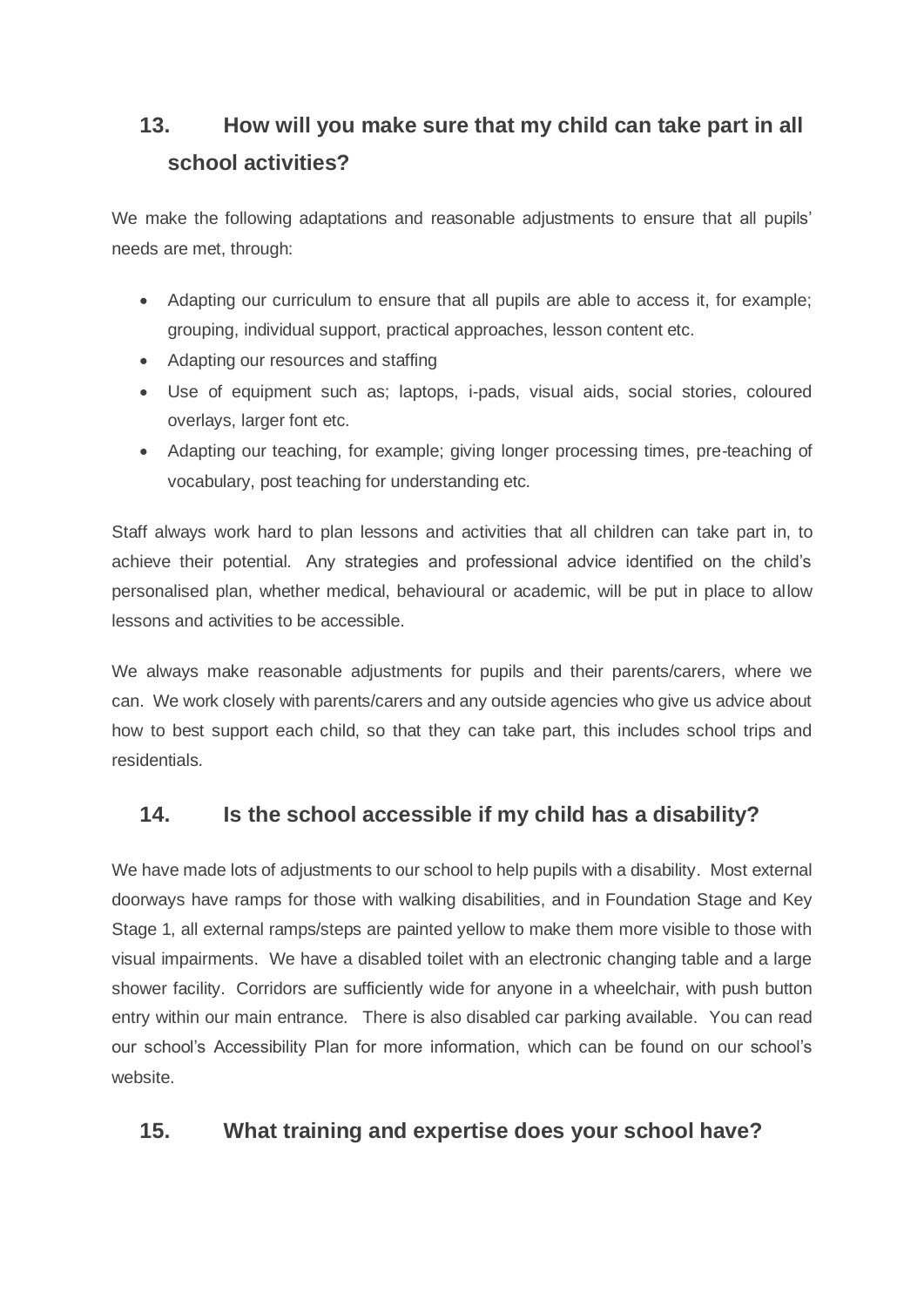We know how important it is that our staff are well trained and knowledgeable about how to support pupils with SEND and specific difficulties so that we can offer the best opportunities. Therefore the majority of our staff are regularly trained in the following areas:

- **Dyslexia**
- Autism
- ADHD
- Attachment Disorder
- Trauma awareness
- Speech and Language
- **Behaviour**
- Epipen training
- Asthma Awareness
- First Aid (some staff trained Paediatric First Aid)

Other key members of staff have also had the following training:

| <b>Staff members</b>                 | <b>Training/Qualification</b>              |
|--------------------------------------|--------------------------------------------|
| <b>SENCo</b>                         | National SENCo Award/Elklan                |
| <b>SLT</b>                           | <b>Restorative Practice</b>                |
| <b>Mrs Withers</b>                   | Drawing and Talking Therapy/ Mental Health |
|                                      | Champion                                   |
| Miss Pereira                         | Lego Threapy                               |
| Mr Neoptolemus                       | <b>ELKLAN</b>                              |
| Mrs Crisp/Mrs Keir/Miss Wilson-Hawes | <b>Diabetes</b>                            |

Our school also provides the following specialisms:

- A small additional needs group that runs for 15 hours per week supporting specific children in core subjects as well as developing social and memory skills.
- A Family Liaison Lead who is very experienced in holistic family support and also has responsibility for safeguarding of pupils in school.

#### **16. Do you use any expertise from outside the school?**

The SENCo would normally decide that the school needs advice from an Outside Agency because the support already put in place has not helped the pupil to make enough progress. This would be discussed with the parent/carer and a joint decision would be made and parental agreement given.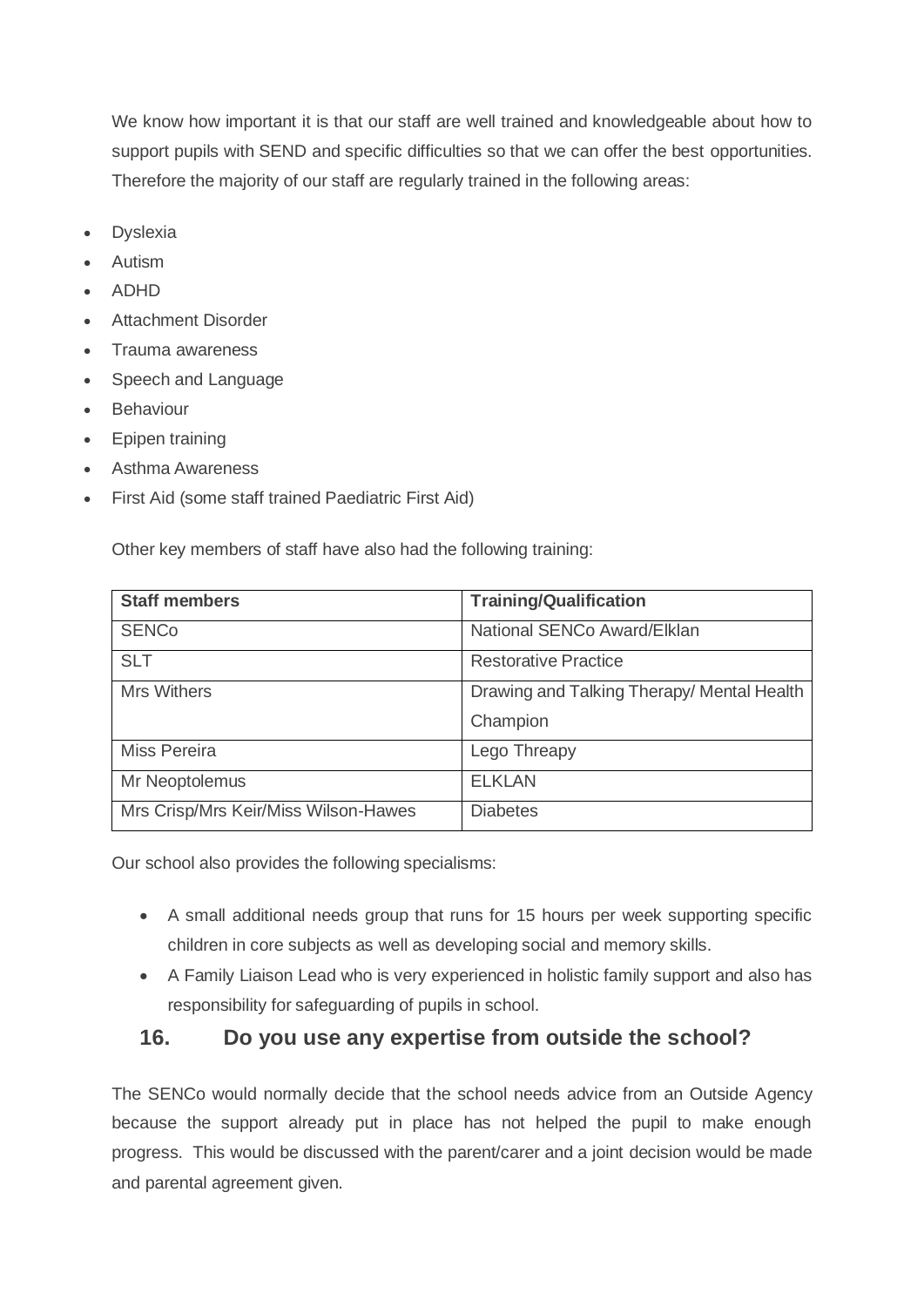An Outside Agency, is an agency, service or profession used by the school to offer advice about how best to support a pupil's needs. The SENCo can refer to most of these agencies directly. Most agencies used by the school are to provide expert advice, but the SENCo can also refer to, or advise you about, services that can support a parent/carer or family. Most referrals will require parental/carer permission and a referral form will need to be signed. The school cannot access agency support without this permission. Our school uses the following Outside Agencies:

#### **Cognition and Learning (Learning Needs)**

- **Educational Psychologist** Assessed or observed within the school setting to provide advice about educational needs
- **Specialist Teacher** Assessed within the school setting. The assessment then outlines a pupil's strengths and weaknesses and can identify, for example, Dyslexia

#### **Communication and Interaction (Speech and Language)**

• **Speech and Language Therapy Service (SALT)** - Pupils can be seen either by appointment at the hospital or assessed within the school setting

#### **Social, Emotional and Mental Health**

- **Behaviour Outreach Support Service (BOSS)** Assessed or observed within the school setting to provide advice for social, emotional and behavioural needs
- **Child and Mental Health Service (CAMHS)** Support will normally be provided in the hospital setting to support the pupil's emotional or mental health needs
- **Working Together Team** Observed within the school setting to provide advice about social, communication or behavioural needs, including Autism
- **Healthy Minds** -Provides emotional wellbeing support for children and young people up to 19 years old

#### **Medical, Physical and Sensory Needs**

- **Community Paediatrics (NHS)** They provide medical advice and can diagnose specific difficulties such as ADHD and Autism. Pupils would be seen by appointment at a local hospital
- **Teacher of the Hearing Impaired** They provide advice to the school about how to support a pupil with a hearing impairment
- **Teacher of the Visually Impaired** They provide advice to the school about how to support a pupil with a visual impairment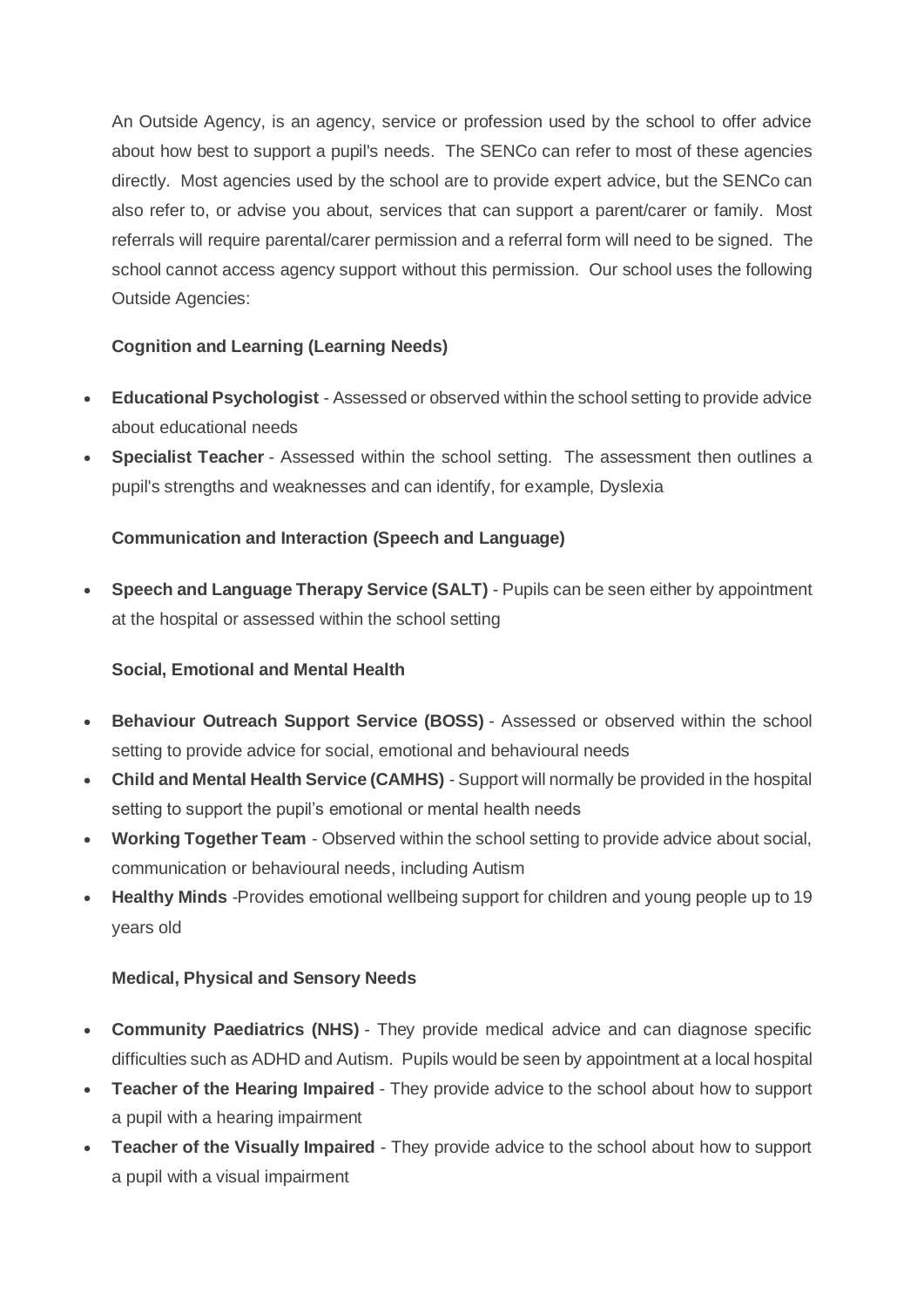- **Physiotherapist** The SENCo cannot refer directly to this service, but a referral can come from a GP or Paediatrician. They provide advice about physical difficulties (gross motor)
- **Occupational Therapist** The SENCo cannot refer directly to this service, but a referral can come from a GP or Paediatrician. They provide advice about physical difficulties (fine motor)
- **Children and Young People's Nursing Team (0-19 Team)** They can provide advice within their clinics often at the local hospital, within the family home or within the school setting

#### **Other services**

- Lincolnshire SEND Team
- Targeted Youth Support Workers
- Family Action
- Home Start
- Young Carers
- Youth Offending Service
- Ethnic Minority and Traveller Education Team (EMTET)

## **17. How can my family and I get support?**

The SENCo will be able to advise you about what support is available both within the school and through Outside Agencies. In most cases the SENCo can make a direct referral to the professionals that you need in order to get advice or help.

In some cases where the help is not educational, the Family Liaison Lead will need to complete an 'Early Help Assessment' form to identify the help that you or your child need. In some cases this could lead to family support from an Early Help Worker.

If you need specific support for your child's special educational needs and/or disability there are other services which can help you:

- Lincolnshire Parent Carer Forum: [https://www.lincspcf.org.uk](https://www.lincspcf.org.uk/)
- LIAISE: [https://www.lincolnshire.gov.uk/directory-record/65012/liaise-information](https://www.lincolnshire.gov.uk/directory-record/65012/liaise-information-advice-and-support-service)[advice-and-support-service](https://www.lincolnshire.gov.uk/directory-record/65012/liaise-information-advice-and-support-service)
- IPSEA (Independent Parental Special Education Advice): [https://www.ipsea.org.uk](https://www.ipsea.org.uk/)

#### **18. What is the Local Authority's Local Offer?**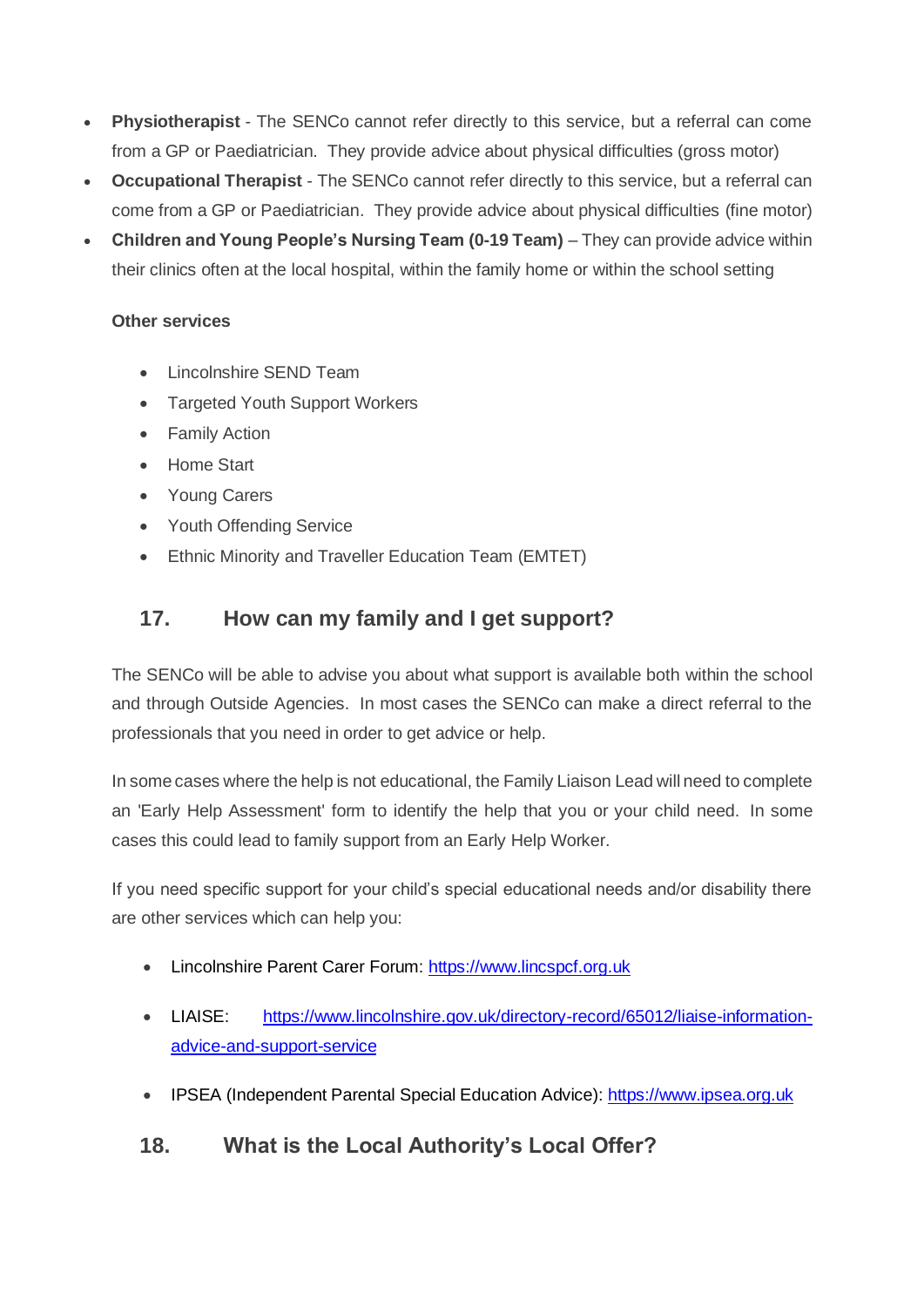Every Local Authority has to publish a 'Local Offer' on it's website, which outlines all the support available to children, young people and their families who have or may have special educational needs and/or disabilities. This is where to find Lincolnshire's Local Offer:

#### <https://lincolnshire.fsd.org.uk/kb5/lincs/fsd/home.page>

## **19. How will you involve me and my child in making decisions?**

#### **Discussion**

If any member of staff has a concern about your child, and thinks that they are finding it difficult to learn compared with other children in their class, then they will discuss their concerns with the SENCo. If the conclusion is that your child may have special educational needs, either the class teacher or SENCo will discuss these concerns with you and together you will decide the best course of action. This will normally be to place your child on our Special Educational Needs Register and to provide extra support to help them.

#### **Meetings**

We will formally discuss the progress of your child with you, three times a year, each long term at parent consultations. However if there are any concerns in between these points, then we will hold informal discussions with you. This could be with the class teacher or SENCo.

If an Outside Agency is supporting your child and providing advice, then we may ask to hold further meetings with you to listen to advice and to plan next steps.

If we have any meetings with you or have to complete any paperwork, we will ask your child how they think they are getting on so that their views are heard and taken into account. If appropriate, we encourage children to attend meetings so that their views can be heard by everyone, but if not, then we will gather their views beforehand to share at the meeting.

#### **Pupil Profiles**

If we have identified that your child has special educational needs (SEN) we will produce a Pupil Profile for them and share this with you and your child at parent consultations. The Pupil Profile will identify the following things:

• Your child's strengths and interests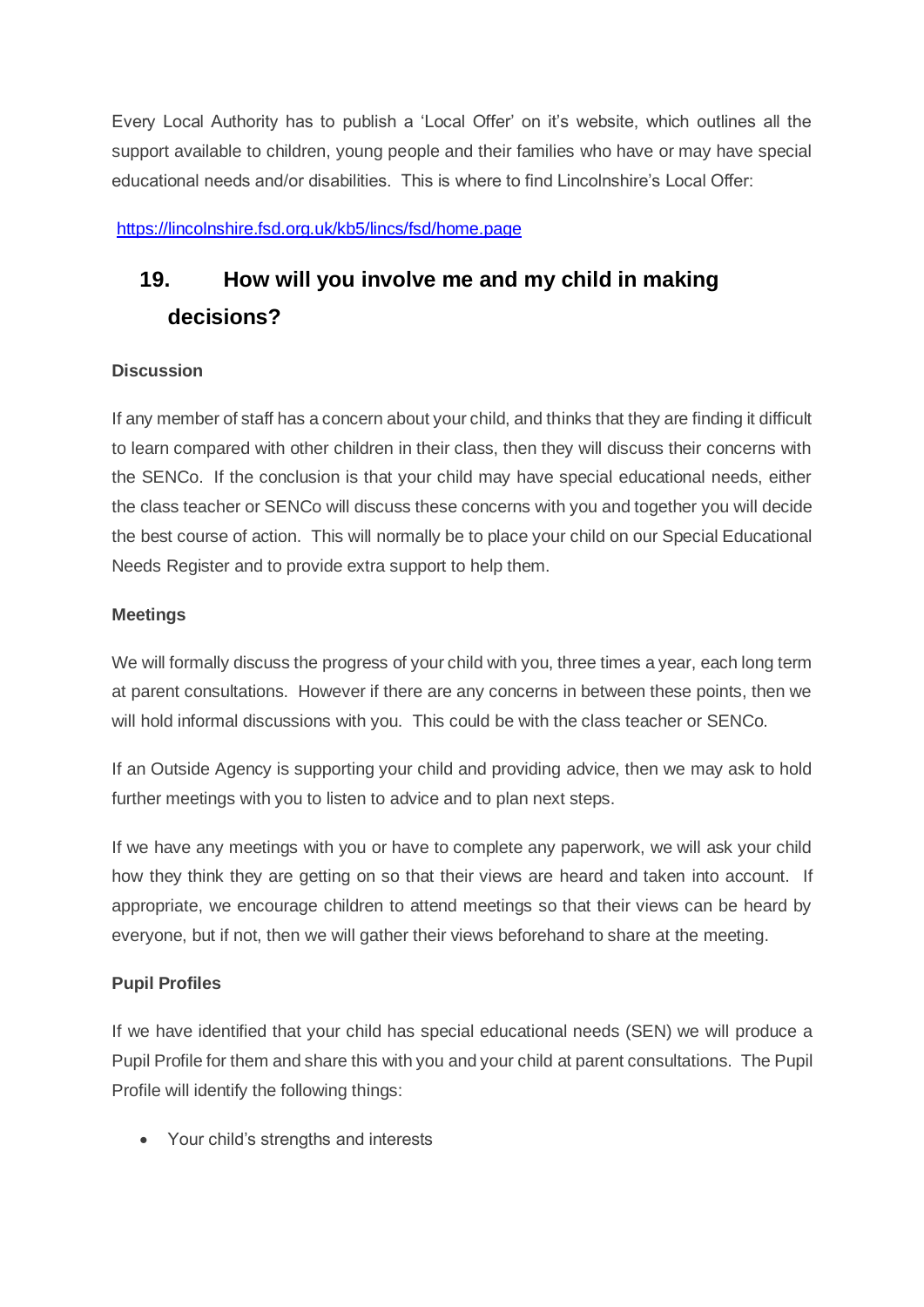- Areas that your child finds difficult
- The targets that we would like your child to achieve over the term

The Pupil Profile will be updated three times a year to make sure that it is still up to date and effective.

## **20. How will you assess and review the progress that my child is making?**

Our school follows a 'Graduated Approach' using a four part cycle of; **assess, plan, do review.** The class teacher will regularly be assessing the pupils' needs and where a child has special educational needs and/or a disability, they will work with the SENCo. Teacher assessments will draw on the following:

- The teacher's assessment and knowledge of your child
- Your child's previous progress, attainment and behaviour
- Your child's development in comparison to their peers and national data
- Your views and your child's views
- Where appropriate, any assessments or advice from Outside Agencies

Most teacher assessments will take place three times a year but could be more frequent. Teacher assessments will also help us to review the effectiveness of the support and interventions identified on your child's Pupil Profile and the impact that it is having upon your child's progress.

#### 21. **What is an EHCP (Education, Health and Care Plan)?**

If a child has significant special educational needs and the school has exhausted its provision and Outside Agency support, but the child is still not making progress, a request can be made to the Local Authority for an Education, Health and Care Needs Assessment. If awarded, an EHCP is a legal document which identifies the child's needs and the provision that that school must put in place to support them. The support identified on the plan, is much more significant than that routinely available to the school for other pupils with SEN.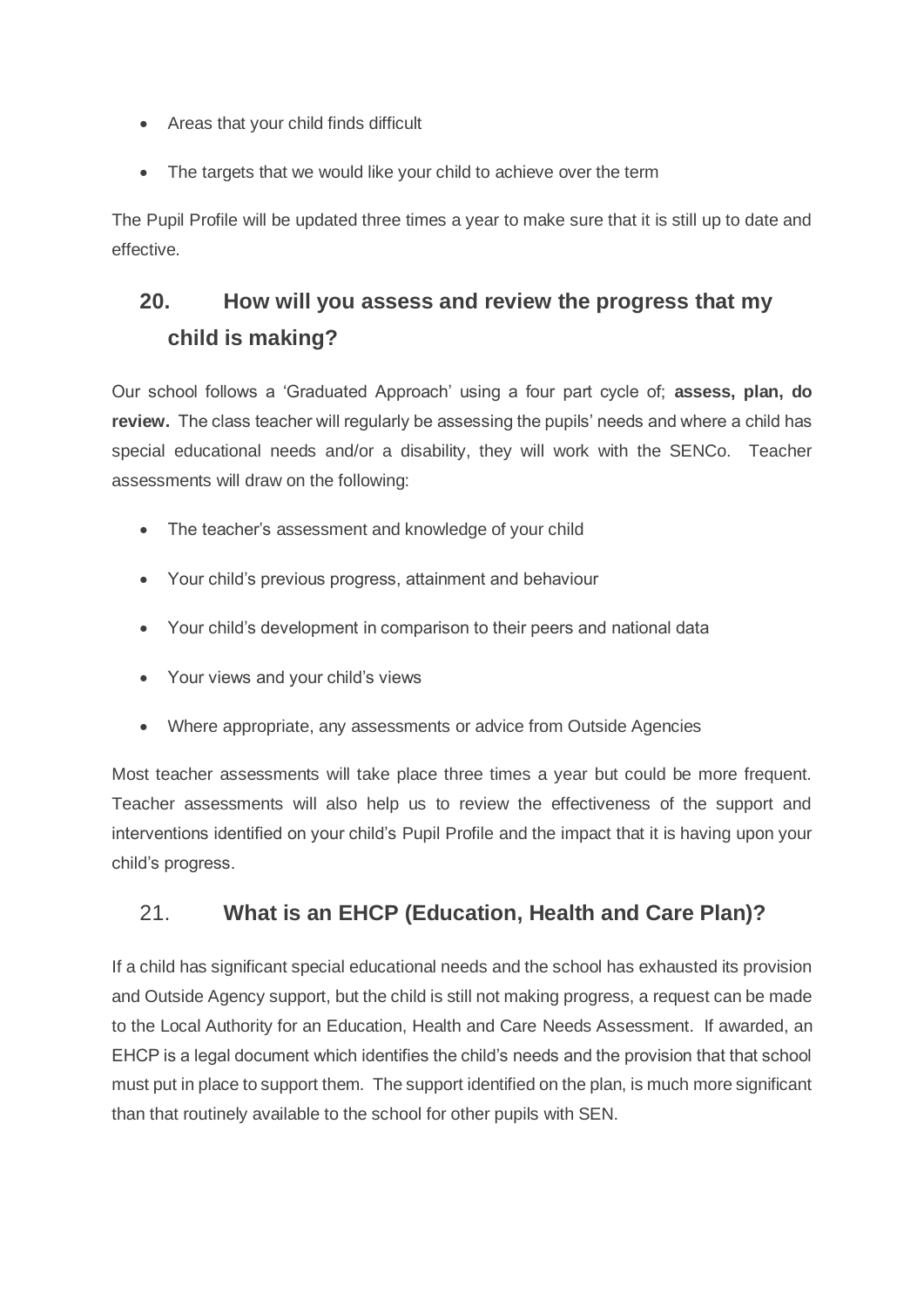## 22. **How can I get an Education, Health and Care Plan for my child and how long does it take?**

The following people can make a request to the Local Authority for an Education, Health and Care Needs Assessment; the parent, the school, your GP or an Outside Agency supporting the child. If anyone other than the school makes the request, the Local Authority will still ask the school for detailed information about your child. However the request is made, the Local Authority will want to see as much evidence as possible about your child's needs, what has been put in place to help them and what impact the support has had on your child's progress. The process takes 20 weeks. Not all children will be successful in their requests for an EHC needs assessment if the Local Authority judges that their needs can be met through the school's normal reasonable adjustments.

## **23. How will you support my child when they move from one phase of education to another? E.g. Nursery to school, primary school to secondary school**

#### **Entry into EYFS/Reception**

If your child attends a pre-school/nursery, the SENCo there will normally inform us that your child will be joining us and that he/she has special educational needs. The SENCo at our school will then attend any meetings at the pre-school before they start school, so that we have a clear picture of your child's needs and what support they might need when they join us. If any support is needed, we will try to have it in place as soon as they start, for example any training or equipment. The SENCo will also speak with outside agencies involved to make sure that any advice is in place.

If your child has significant needs, they may need some extra visits to our EYFS/Reception class in addition to those already provided.

#### **Joining school at other times, e.g. mid-year**

If your child joins our school at any other time in their school life and they have special educational needs, their previous school should send us all their pupil information. We will then initially rely on the information that they send us. It would be useful if you could tell us all about your child and their needs too. The information from the previous school should tell us what support has already been in place. We will use this information as a starting point, and try to provide similar support within a short space of time. If Outside Agencies are involved,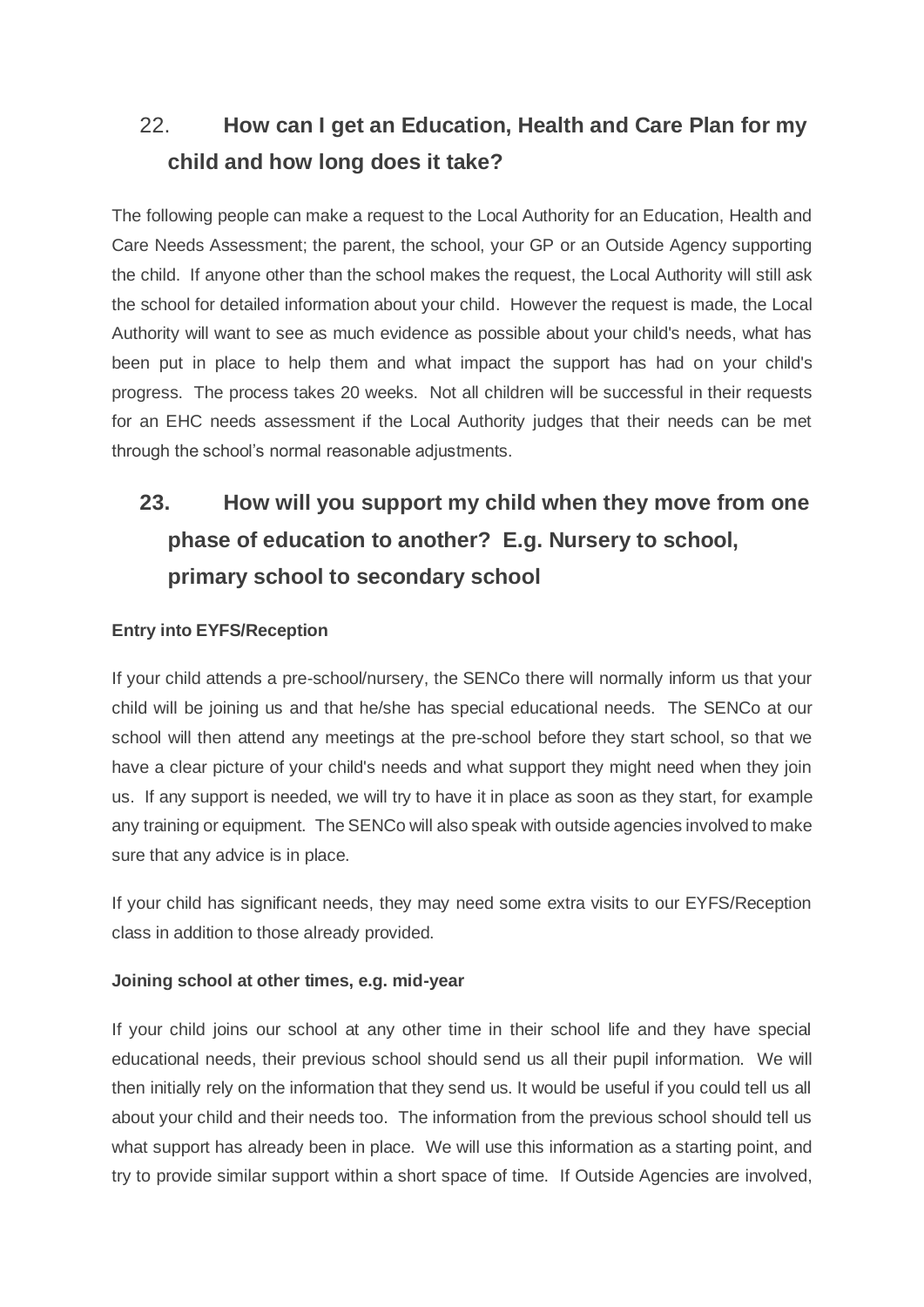the SENCo will contact them so that they continue to support your child in our school. This will often be through a review meeting to which you will be invited.

#### **Moving from one class to another**

When your child moves from one year group to another, the two teachers (current and new) meet together to discuss each pupil. The current teacher will pass on any significant information to the new class teacher so they are kept fully informed. All paperwork and any Outside Agency reports are passed on to the new teacher so that they have a full understanding of your child, their needs and what support needs to be in place to help them. The SENCo will also ensure that new teachers and support staff are informed about your child's needs so that there is a smooth transition between classes and support continues as soon as your child starts in their new class in the new academic year.

#### **Moving to another Primary School**

If your child moves to a new school for any reason mid-year, once we have been informed that they are on roll at their new school, we will send on any relevant paperwork, including documents such as Pupil Profiles and Outside Agency reports. The new school will then have all the relevant information needed to put support in place as soon as your child joins them. It is always helpful for you to also keep the new school staff informed and to make sure that they have received the paperwork from us.

#### **Moving to Secondary School**

The SENCo at our school meets with all the secondary school SENCos during the final term of Year 6 to inform the new SENCo of all pupils with special educational needs and/or disabilities joining their school. Details of your child's needs will be passed on to the new SENCo, along with details of what support has been in place at our school to help them. Our SENCo passes on information about any Outside Agencies that have been supporting your child and all SEN paperwork is passed on, including documents such as Pupil Profiles and Outside Agency reports. The receiving secondary school will then have all the relevant information needed to put support in place as soon as your child joins them in Year 7.

In some cases, the SENCo may arrange for extra transition visits to the secondary school or arrange an individual meeting for the primary school staff, secondary school staff, you and your child to meet if there is very detailed information to share.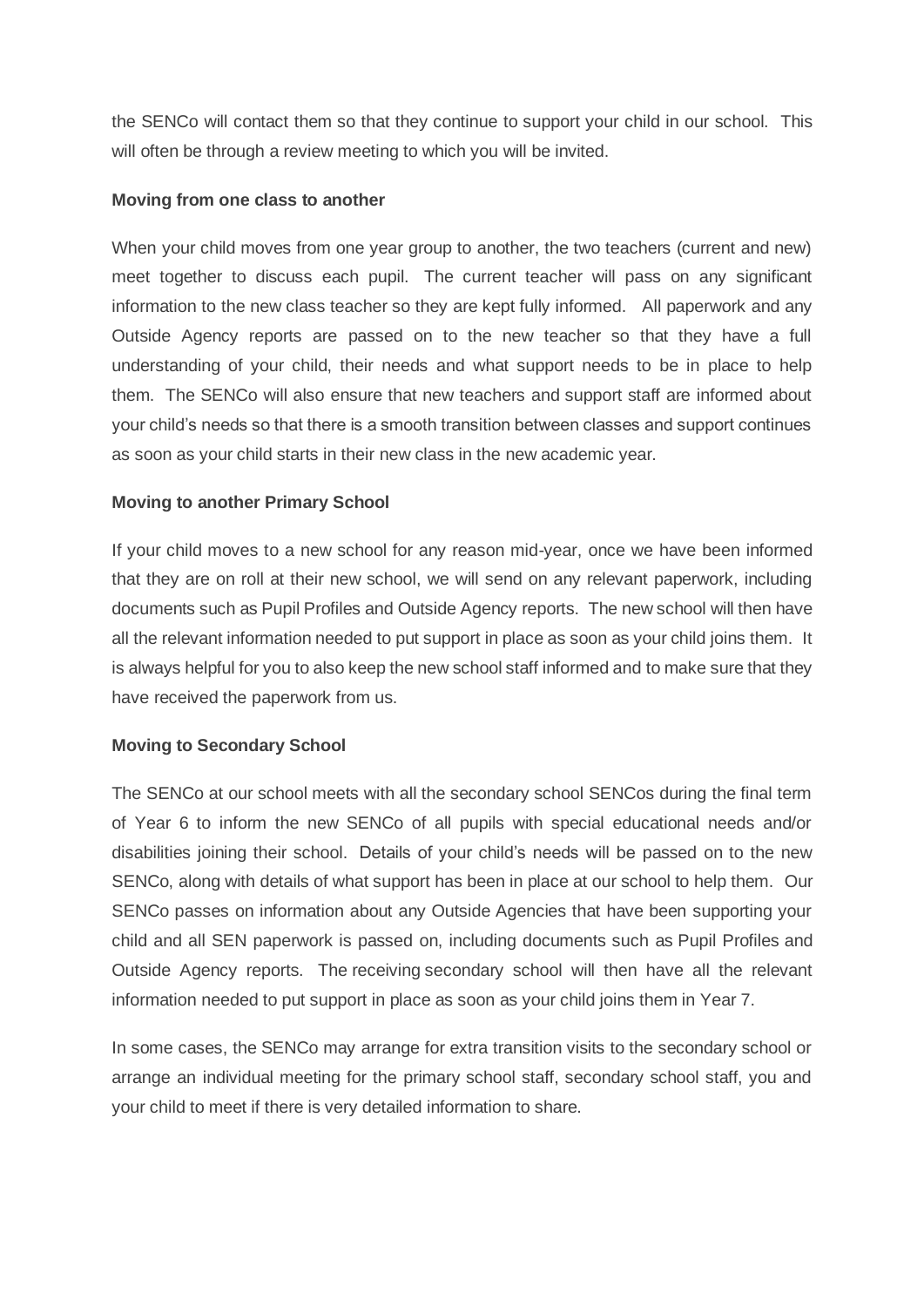## **24. What are the arrangements if my child has special educational needs and/or a disability and they are also a 'Looked After' child?**

If your child is a Looked After child and they also have SEN and/or a disability, we will support them in exactly the same way as a pupil who has SEN and/or a disability who is not Looked After.

The only difference will be, that the SENCo and Designated Teacher (responsible for Looked After pupils) will work closely together to ensure that there is a joined up approach between any SEN meetings/support and any Social Care meetings/support to ensure that families and children are not having to repeat information and attend an excessive amount of meetings.

## **25. What policies does the school have which are related to special educational needs and disabilities and where do I find them?**

Our school has several policies which outline how we support pupils with special educational needs and/or disabilities. They can all be found on our school website in the 'SEN' section:

- SEN Information Report (this document)
- Special Educational Needs and Disability (SEND) Policy
- Accessibility Plan
- Equality Policy
- Supporting Pupils with Medical Conditions Policy
- Behaviour Policy

#### **26. How do I make a complaint if I am not happy?**

Complaints about SEN provision in our school should be made to the class teacher in the first instance, then the SENCo and finally the Head Teacher. You could also seek further advice from the Governor with responsibility with SEN, via the Clerk to Governors.